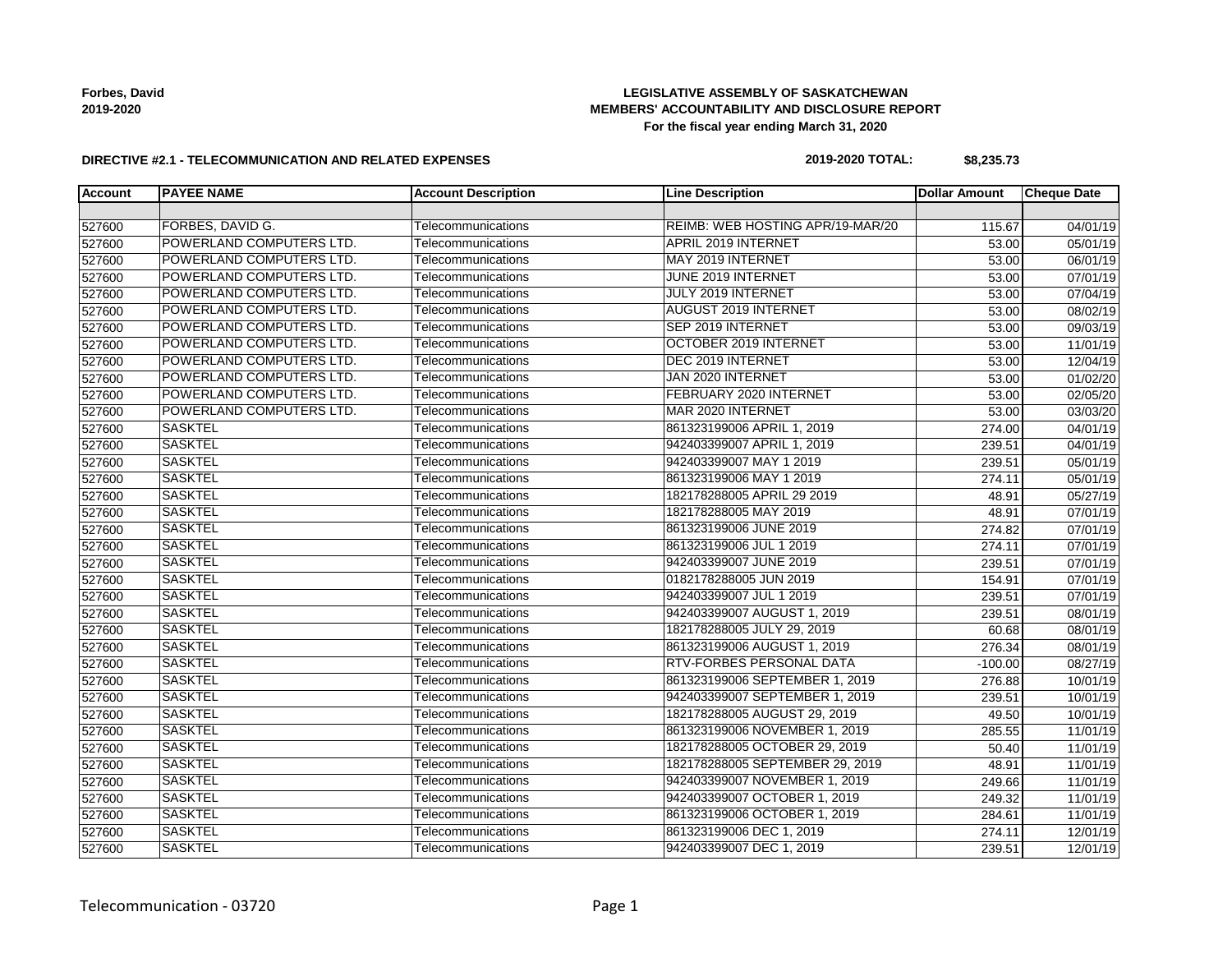| Account | <b>PAYEE NAME</b> | <b>Account Description</b> | <b>Line Description</b>               | <b>Dollar Amount</b> | <b>Cheque Date</b>    |
|---------|-------------------|----------------------------|---------------------------------------|----------------------|-----------------------|
| 527600  | <b>SASKTEL</b>    | Telecommunications         | 182178288005 NOV 29, 2019             | 50.38                | 12/01/19              |
| 527600  | SASKTEL           | Telecommunications         | 861323199006 JAN 1, 2020              | 273.97               | $\overline{01}/01/20$ |
| 527600  | SASKTEL           | Telecommunications         | 9424033-7 JAN 1, 2020                 | 239.51               | 01/01/20              |
| 527600  | SASKTEL           | Telecommunications         | 182178288005 DEC 29, 2019             | 48.91                | 01/01/20              |
| 527600  | <b>SASKTEL</b>    | Telecommunications         | 182178288005 FEB 29, 2020             | 48.91                | 03/01/20              |
| 527600  | <b>SASKTEL</b>    | Telecommunications         | 861323199006 MAR 1, 2020              | 158.81               | 03/01/20              |
| 527600  | SASKTEL           | Telecommunications         | 182178288005 JANUARY 29, 2020         | 48.91                | 03/01/20              |
| 527600  | <b>SASKTEL</b>    | Telecommunications         | 861323199006 FEBRUARY 1, 2020         | 274.15               | 03/01/20              |
| 527600  | SASKTEL           | Telecommunications         | 942403399007 FEBRUARY 1, 2020         | 239.51               | 03/01/20              |
| 527600  | SASKTEL           | Telecommunications         | 94240339900 MAR 1, 2020               | 249.36               | 03/01/20              |
| 527600  | <b>SASKTEL</b>    | Telecommunications         | <b>RTV-DAVID FORBES-PERSONAL CELL</b> | $-185.46$            | $\overline{03/10/20}$ |
| 530600  | <b>SASKTEL</b>    | Placement - Tender Ads     | 942403399007 APRIL 1, 2019            | 87.40                | 04/01/19              |
| 530600  | <b>SASKTEL</b>    | Placement - Tender Ads     | 942403399007 MAY 1 2019               | 87.40                | 05/01/19              |
| 530600  | <b>SASKTEL</b>    | Placement - Tender Ads     | 942403399007 JUNE 2019                | 87.40                | 07/01/19              |
| 530600  | SASKTEL           | Placement - Tender Ads     | 942403399007 JUL 1 2019               | 87.40                | 07/01/19              |
| 530600  | SASKTEL           | Placement - Tender Ads     | 942403399007 AUGUST 1, 2019           | 87.40                | 08/01/19              |
| 530600  | <b>SASKTEL</b>    | Placement - Tender Ads     | 942403399007 SEPTEMBER 1, 2019        | 87.40                | 10/01/19              |
| 530600  | SASKTEL           | Placement - Tender Ads     | 942403399007 OCTOBER 1, 2019          | 88.90                | 11/01/19              |
| 530600  | SASKTEL           | Placement - Tender Ads     | 942403399007 NOVEMBER 1, 2019         | 88.90                | 11/01/19              |
| 530600  | <b>SASKTEL</b>    | Placement - Tender Ads     | 942403399007 DEC 1, 2019              | 88.90                | 12/01/19              |
| 530600  | <b>SASKTEL</b>    | Placement - Tender Ads     | 9424033-7 JAN 1, 2020                 | 88.90                | $\overline{01}/01/20$ |
| 530600  | SASKTEL           | Placement - Tender Ads     | 942403399007 FEBRUARY 1, 2020         | 88.90                | 03/01/20              |
| 530600  | <b>SASKTEL</b>    | Placement - Tender Ads     | 94240339900 MAR 1, 2020               | 88.90                | 03/01/20              |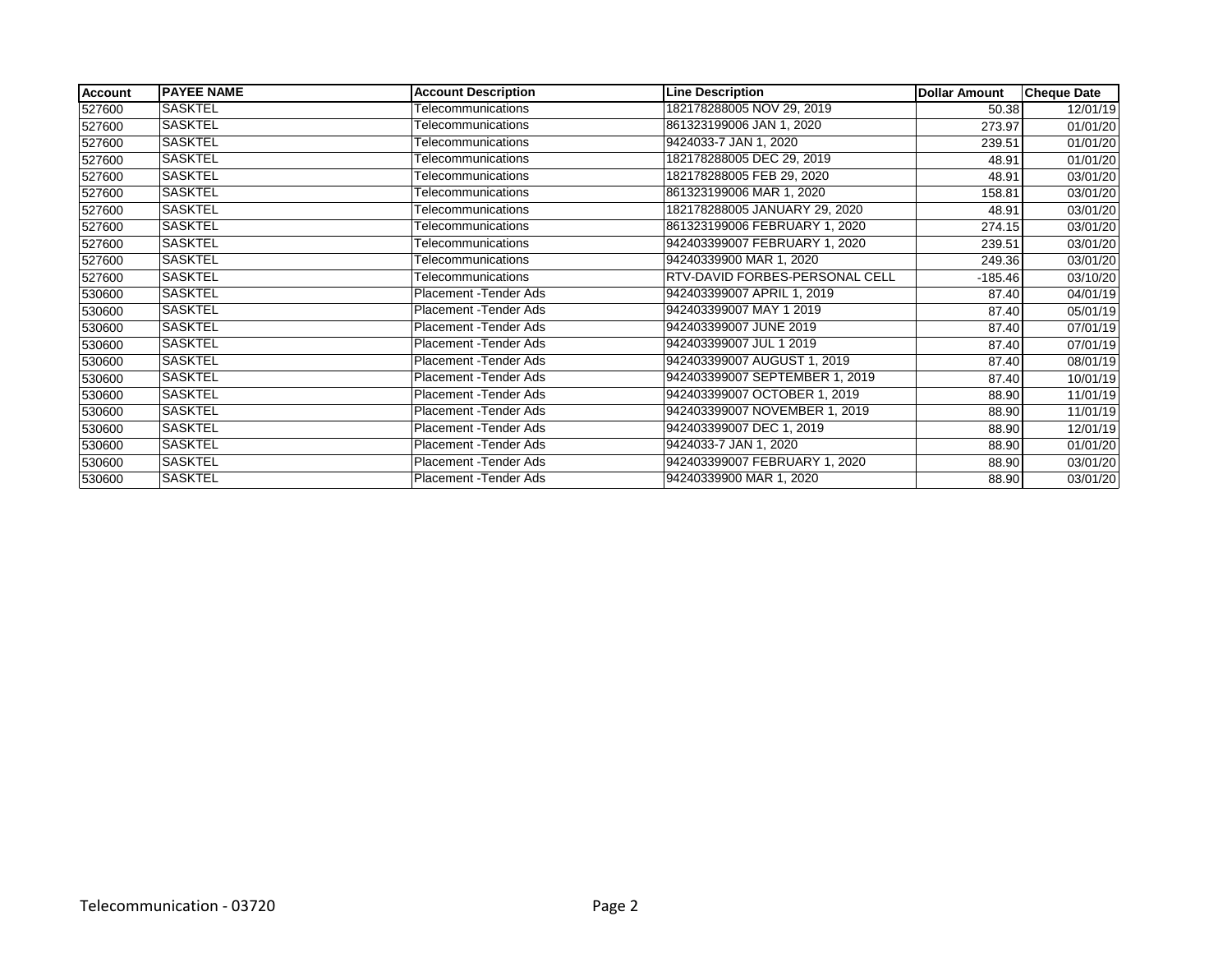## **LEGISLATIVE ASSEMBLY OF SASKATCHEWAN MEMBERS' ACCOUNTABILITY AND DISCLOSURE REPORT For the fiscal year ending March 31, 2020**

### **DIRECTIVE #3.1 - MLA TRAVEL AND LIVING EXPENSES**

#### **2019-2020 TOTAL: \$38,955.43**

| <b>Account</b> | <b>PAYEE NAME</b> | <b>Account Description</b>  | <b>Line Description</b>           | <b>Dollar Amount</b> | <b>Cheque Date</b> |
|----------------|-------------------|-----------------------------|-----------------------------------|----------------------|--------------------|
|                |                   |                             |                                   |                      |                    |
| 541900         | FORBES, DAVID G.  | <b>Elected Rep - Travel</b> | MLA TRAVEL APRIL 18 - 30, 2019    | 1,318.71             | 05/02/19           |
| 541900         | FORBES, DAVID G.  | <b>Elected Rep - Travel</b> | MLA TRAVEL APRIL 1 - 17, 2019     | 1,893.76             | 05/02/19           |
|                |                   |                             | MAY/19 MLA REGINA                 |                      |                    |
| 541900         | FORBES, DAVID G.  | <b>Elected Rep - Travel</b> | <b>ACCOMMODATIONS</b>             | 1,084.49             | 05/06/19           |
| 541900         | FORBES, DAVID G.  | <b>Elected Rep - Travel</b> | MLA TRAVEL MAY 1-16 2019          | 1,696.37             | 06/01/19           |
| 541900         | FORBES, DAVID G.  | <b>Elected Rep - Travel</b> | MLA TRAVEL MAY 20-MAY 30 2019     | 1,917.27             | 06/13/19           |
|                |                   |                             | JULY 2019 MLA REGINA              |                      |                    |
| 541900         | FORBES, DAVID G.  | <b>Elected Rep - Travel</b> | <b>ACCOMMODATIONS</b>             | 1,246.61             | 07/01/19           |
|                |                   |                             | JUNE 2019 MLA REGINA              |                      |                    |
| 541900         | FORBES, DAVID G.  | <b>Elected Rep - Travel</b> | <b>ACCOMMODATIONS</b>             | 1,417.09             | 07/01/19           |
| 541900         | FORBES, DAVID G.  | <b>Elected Rep - Travel</b> | MLA TRAVEL JUN 1-28 2019          | 650.05               | 07/01/19           |
|                |                   |                             | AUGUST 2019 MLA REGINA            |                      |                    |
| 541900         | FORBES, DAVID G.  | Elected Rep - Travel        | <b>ACCOMMODATIONS</b>             | 1,223.89             | 08/01/19           |
| 541900         | FORBES, DAVID G.  | <b>Elected Rep - Travel</b> | MLA TRAVEL JUL 5-25 2019          | 1,004.70             | 08/07/19           |
|                |                   |                             | SEPT 2019 MLA REGINA              |                      |                    |
| 541900         | FORBES, DAVID G.  | <b>Elected Rep - Travel</b> | <b>ACCOMODATIONS</b>              | 1,096.46             | 09/01/19           |
| 541900         | FORBES, DAVID G.  | <b>Elected Rep - Travel</b> | MLA TRAVEL AUG 6-29 2019          | 1,308.65             | 09/01/19           |
| 541900         | FORBES, DAVID G.  | <b>Elected Rep - Travel</b> | MLA TRAVEL SEPTEMBER 3 - 30, 2019 | 1,798.33             | 10/04/19           |
|                |                   |                             | OCTOBER 2019 MLA REGINA           |                      |                    |
| 541900         | FORBES, DAVID G.  | Elected Rep - Travel        | <b>ACCOMMODATIONS</b>             | 1,188.09             | 10/04/19           |
| 541900         | FORBES, DAVID G.  | <b>Elected Rep - Travel</b> | MLA TRAVEL OCT 2-29, 2019         | 2,985.29             | 11/04/19           |
| 541900         | FORBES, DAVID G.  | <b>Elected Rep - Travel</b> | MLA TRAVEL OCT 30-31, 2019        | 278.82               | 11/04/19           |
|                |                   |                             | NOV 2019 MLA REGINA               |                      |                    |
| 541900         | FORBES, DAVID G.  | Elected Rep - Travel        | <b>ACCOMMODATIONS</b>             | 1,178.22             | 11/08/19           |
| 541900         | FORBES, DAVID G.  | <b>Elected Rep - Travel</b> | MLA TRAVEL NOV 3-28, 2019         | 2,762.76             | 12/02/19           |
|                |                   |                             | DEC 2019 MLA REGINA               |                      |                    |
| 541900         | FORBES, DAVID G.  | Elected Rep - Travel        | <b>ACCOMMODATIONS</b>             | 1,113.34             | 12/05/19           |
|                |                   |                             | APR 2019 MLA REGINA               |                      |                    |
| 541900         | FORBES, DAVID G.  | Elected Rep - Travel        | <b>ACCOMMODATIONS</b>             | 1,085.32             | 12/16/19           |
|                |                   |                             | JAN 2020 MLA REGINA               |                      |                    |
| 541900         | FORBES, DAVID G.  | <b>Elected Rep - Travel</b> | <b>ACCOMMODATIONS</b>             | 1,152.38             | 01/10/20           |
| 541900         | FORBES, DAVID G.  | <b>Elected Rep - Travel</b> | MLA TRAVEL DEC 1-31, 2019         | 1,368.80             | 01/10/20           |
| 541900         | FORBES, DAVID G.  | <b>Elected Rep - Travel</b> | MLA TRAVEL JAN 4-30, 2020         | 576.95               | 02/06/20           |
|                |                   |                             | FEB 2020 MLA REGINA               |                      |                    |
| 541900         | FORBES, DAVID G.  | Elected Rep - Travel        | <b>ACCOMMODATIONS</b>             | 1,118.52             | 02/06/20           |
| 541900         | FORBES, DAVID G.  | <b>Elected Rep - Travel</b> | MLA TRAVEL FEB 2-29, 2020         | 1,473.00             | 03/02/20           |
|                |                   |                             | MAR 2020 MLA REGINA               |                      |                    |
| 541900         | FORBES, DAVID G.  | Elected Rep - Travel        | <b>ACCOMMODATION</b>              | 1,191.92             | 03/06/20           |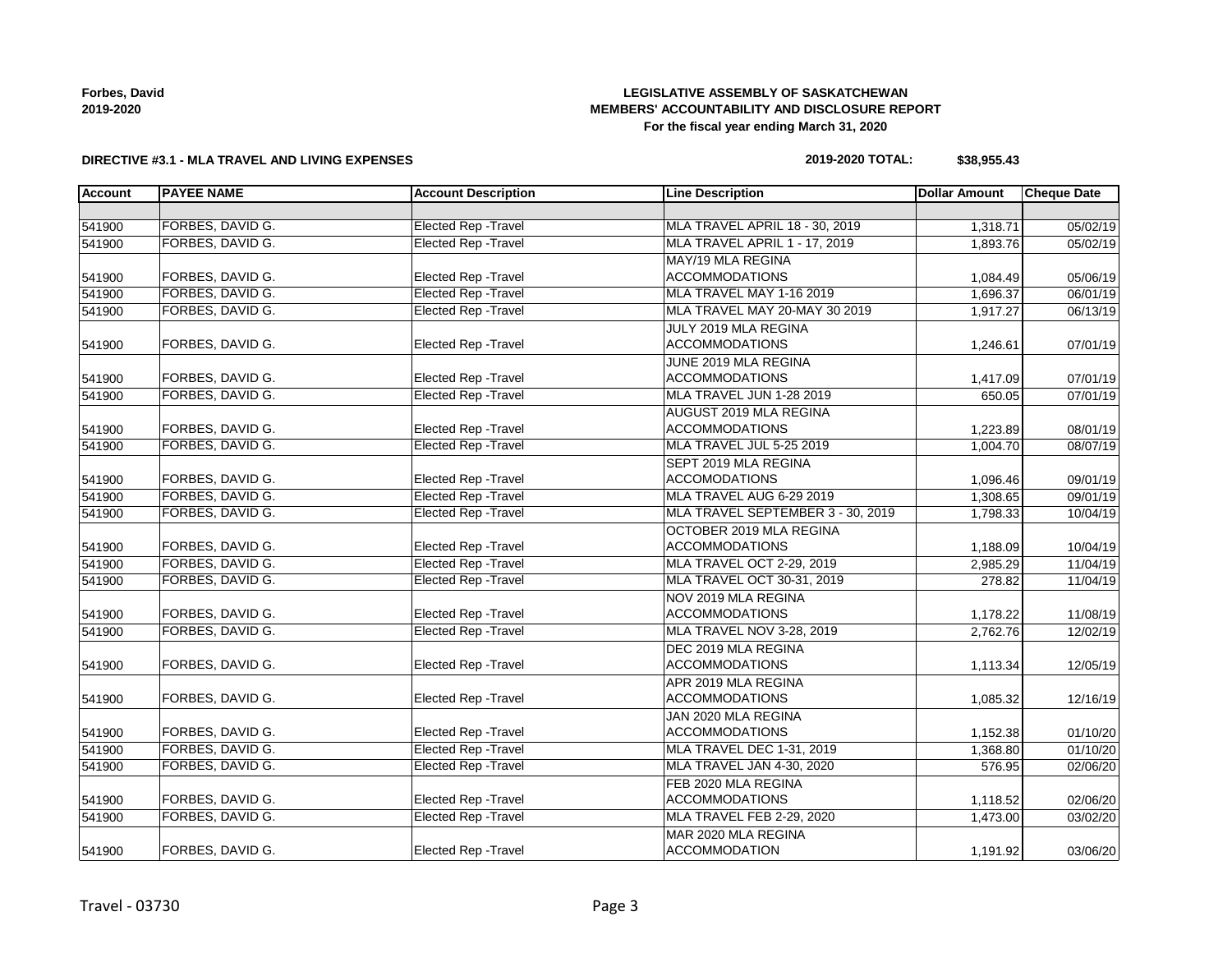| <b>Account</b> | <b>IPAYEE NAME</b>       | <b>IAccount Description</b> | <b>ILine Description</b>          | <b>IDollar Amount</b> | <b>ICheque Date</b> |
|----------------|--------------------------|-----------------------------|-----------------------------------|-----------------------|---------------------|
| 541900         | <b>FORBES, DAVID G.</b>  | Elected Rep -Travel         | <b>IMLA TRAVEL OCT 10-11.2019</b> | .313.24               | 03/09/20            |
| 541900         | <b>FORBES, DAVID G.</b>  | Elected Rep -Travel         | IMLA TRAVEL MARCH 18-31, 2020     | 631.40                | 03/31/20            |
| 541900         | <b>IFORBES, DAVID G.</b> | Elected Rep -Travel         | IMLA TRAVEL MARCH 1-17, 2020      | ,881.00               | 03/31/20            |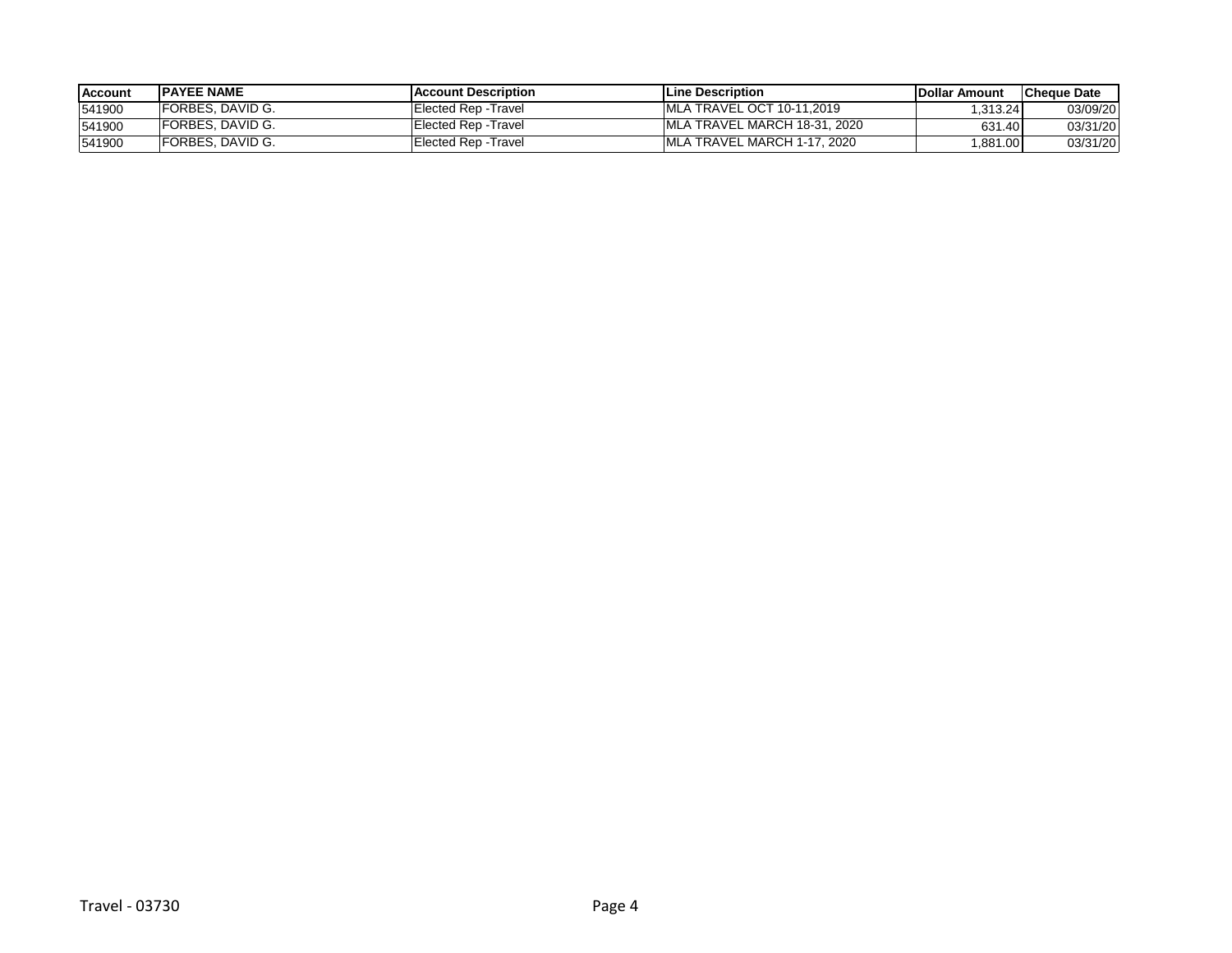| <b>Forbes, David</b> |  |
|----------------------|--|
| 2019-2020            |  |

## **LEGISLATIVE ASSEMBLY OF SASKATCHEWAN MEMBERS' ACCOUNTABILITY AND DISCLOSURE REPORT For the fiscal year ending March 31, 2020**

**DIRECTIVE #4.1 - CONSTITUENCY SERVICE EXPENSES**

| IEMBERS' ACCOUNTABILITY AND DISCLOSURE REPORT |
|-----------------------------------------------|
| For the fiscal year ending March 31, 2020     |

**2019-2020 TOTAL: \$53,505.40**

| <b>Account</b> | <b>PAYEE NAME</b>                                              | <b>Account Description</b>                   | <b>Line Description</b>                        | <b>Dollar Amount</b> | <b>Cheque Date</b>   |
|----------------|----------------------------------------------------------------|----------------------------------------------|------------------------------------------------|----------------------|----------------------|
|                |                                                                |                                              |                                                |                      |                      |
| 522000         | <b>HELIOS HOLDINGS LTD</b>                                     | Rent of Ground, Buildings and Other Space    | JUNE 2019 MLA OFFICE RENT                      | 1,615.00             | 07/01/19             |
| 522000         | <b>HELIOS HOLDINGS LTD</b>                                     | Rent of Ground, Buildings and Other Space    | JULY 2019 MLA OFFICE RENT                      | 1,615.00             | 07/01/19             |
| 522000         | <b>HELIOS HOLDINGS LTD</b>                                     | Rent of Ground, Buildings and Other Space    | MAY 2019 MLA OFFICE RENT                       | 1,615.00             | 07/01/19             |
| 522000         | <b>HELIOS HOLDINGS LTD</b>                                     | Rent of Ground, Buildings and Other Space    | APRIL 2019 MLA OFFICE RENT                     | 1,615.00             | 07/01/19             |
| 522000         | <b>HELIOS HOLDINGS LTD</b>                                     | Rent of Ground, Buildings and Other Space    | AUGUST 2019 MLA OFFICE RENT                    | 1,615.00             | 07/23/19             |
| 522000         | <b>HELIOS HOLDINGS LTD</b>                                     | Rent of Ground, Buildings and Other Space    | <b>SEP 2019 MLA OFFICE RENT</b>                | 1,615.00             | 10/01/19             |
| 522000         | <b>HELIOS HOLDINGS LTD</b>                                     | Rent of Ground, Buildings and Other Space    | NOV 2019 MLA OFFICE RENT                       | 1,615.00             | 10/01/19             |
| 522000         | <b>HELIOS HOLDINGS LTD</b>                                     | Rent of Ground, Buildings and Other Space    | OCT 2019 MLA OFFICE RENT                       | 1,615.00             | 10/01/19             |
| 522000         | <b>HELIOS HOLDINGS LTD</b>                                     | Rent of Ground, Buildings and Other Space    | DECEMBER 2019 MLA OFFICE RENT                  | 1,615.00             | 11/01/19             |
| 522000         | <b>HELIOS HOLDINGS LTD</b>                                     | Rent of Ground, Buildings and Other Space    | JAN 2020 MLA OFFICE RENT                       | 1,695.00             | 01/01/20             |
| 522000         | <b>HELIOS HOLDINGS LTD</b>                                     | Rent of Ground, Buildings and Other Space    | FEB 2020 MLA OFFICE RENT                       | 1,695.00             | 02/01/20             |
| 522000         | <b>HELIOS HOLDINGS LTD</b>                                     | Rent of Ground, Buildings and Other Space    | MARCH 2020 MLA OFFICE RENT                     | 1,695.00             | 03/01/20             |
| 522200         | MINISTER OF FINANCE-MINISTRY OF<br><b>CENTRAL SERVICES</b>     | Rent of Photocopiers                         | PHOTOCOPIER SERVICE FEES 19/20                 | 100.00               | 01/01/20             |
| 522200         | <b>TOSHIBA OF CANADA LTD.</b>                                  | Rent of Photocopiers                         | <b>COPIER CHARGES</b>                          | 194.48               | 05/01/19             |
| 522200         | TOSHIBA OF CANADA LTD.                                         | Rent of Photocopiers                         | <b>COPIER CHARGES</b>                          | 219.97               | 06/01/19             |
| 522200         | TOSHIBA OF CANADA LTD.                                         | Rent of Photocopiers                         | <b>COPIER CHARGES</b>                          | 204.54               | 07/01/19             |
| 522200         | TOSHIBA OF CANADA LTD.                                         | Rent of Photocopiers                         | <b>COPIER CHARGES</b>                          | 179.84               | 08/01/19             |
| 522200         | <b>TOSHIBA OF CANADA LTD.</b><br><b>TOSHIBA OF CANADA LTD.</b> | Rent of Photocopiers<br>Rent of Photocopiers | <b>COPIER CHARGES</b><br><b>COPIER CHARGES</b> | 182.18               | 08/07/19             |
| 522200         | <b>TOSHIBA OF CANADA LTD.</b>                                  | Rent of Photocopiers                         | <b>COPIER CHARGES</b>                          | 195.80               | 10/01/19<br>10/07/19 |
| 522200         | TOSHIBA OF CANADA LTD.                                         | Rent of Photocopiers                         | <b>COPIER CHARGES</b>                          | 209.93<br>161.10     |                      |
| 522200         | <b>TOSHIBA TEC CANADA BUSINESS</b>                             |                                              |                                                |                      | 11/06/19             |
| 522200         | SOLUTIONS INC                                                  | Rent of Photocopiers                         | <b>COPIER CHARGES</b>                          | 161.10               | 01/01/20             |
| 522200         | <b>TOSHIBA TEC CANADA BUSINESS</b><br>SOLUTIONS INC            | <b>Rent of Photocopiers</b>                  | <b>COPIER CHARGES</b>                          | 291.28               | 01/08/20             |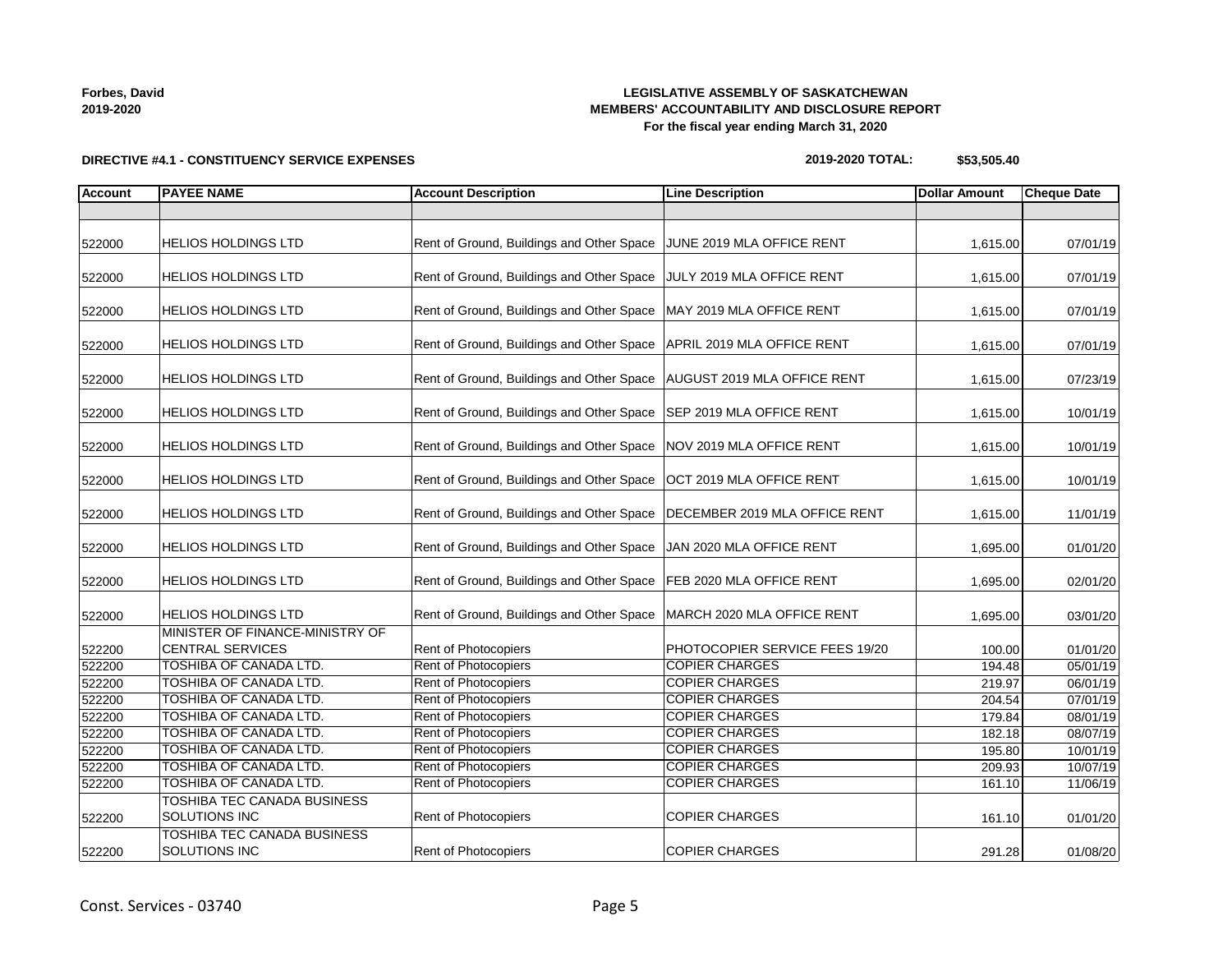| <b>Account</b> | <b>PAYEE NAME</b>               | <b>Account Description</b>           | <b>Line Description</b>                | <b>Dollar Amount</b> | <b>Cheque Date</b> |
|----------------|---------------------------------|--------------------------------------|----------------------------------------|----------------------|--------------------|
|                | TOSHIBA TEC CANADA BUSINESS     |                                      |                                        |                      |                    |
| 522200         | SOLUTIONS INC                   | Rent of Photocopiers                 | <b>COPIER CHARGES</b>                  | 174.41               | 02/06/20           |
|                | TOSHIBA TEC CANADA BUSINESS     |                                      |                                        |                      |                    |
| 522200         | <b>SOLUTIONS INC</b>            | <b>Rent of Photocopiers</b>          | <b>COPIER CHARGES</b>                  | 214.03               | 03/10/20           |
| 522500         | <b>COOKE AGENCIES LTD.</b>      | <b>Insurance Premiums</b>            | OFFICE INSURANCE 001666                | 669.92               | 02/01/20           |
| 522700         | SASKATOON, CITY OF              | Utilities - Electricity and Nat Gas  | 101061134 APRIL 29 2019                | 129.87               | 05/01/19           |
| 522700         | <b>SASKATOON, CITY OF</b>       | Utilities - Electricity and Nat Gas  | 101061134 JUN 13 2019                  | 168.30               | 07/01/19           |
| 522700         | SASKATOON, CITY OF              | Utilities - Electricity and Nat Gas  | 101061134 APR 29 - MAY 29 2019         | 133.44               | 07/01/19           |
| 522700         | SASKATOON, CITY OF              | Utilities - Electricity and Nat Gas  | 101061134 JUN 29 - JUL 29 2019         | 165.50               | 08/01/19           |
| 522700         | <b>SASKATOON, CITY OF</b>       | Utilities - Electricity and Nat Gas  | 101061134 AUG 29 2019                  | 190.49               | 09/01/19           |
| 522700         | SASKATOON, CITY OF              | Utilities - Electricity and Nat Gas  | 101061134 SEP 29 2019                  | 164.08               | 10/01/19           |
| 522700         | SASKATOON, CITY OF              | Utilities - Electricity and Nat Gas  | 101061134 SEP 29-OCT 29 2019           | 136.22               | 11/01/19           |
| 522700         | <b>SASKATOON, CITY OF</b>       | Utilities - Electricity and Nat Gas  | 101061134 DEC 2, 2019                  | 188.16               | 12/02/19           |
| 522700         | SASKATOON, CITY OF              | Utilities - Electricity and Nat Gas  | 101061134 JAN 2, 2020                  | 175.26               | 01/02/20           |
| 522700         | SASKATOON, CITY OF              | Utilities - Electricity and Nat Gas  | 101061134 FEB 1, 2020                  | 177.32               | 02/01/20           |
| 522700         | <b>SASKATOON, CITY OF</b>       | Utilities - Electricity and Nat Gas  | 101061134 MAR 3, 2020                  | 185.15               | 03/03/20           |
| 522700         | SASKENERGY INCORPORATED         | Utilities - Electricity and Nat Gas  | 91643100000 APRIL 09, 2019             | 90.46                | 05/01/19           |
| 522700         | SASKENERGY INCORPORATED         | Utilities - Electricity and Nat Gas  | 91643100000 MAY 9 2019                 | 51.03                | 07/01/19           |
| 522700         | <b>SASKENERGY INCORPORATED</b>  | Utilities - Electricity and Nat Gas  | 91643100000 JUN 11 2019                | 41.67                | 07/01/19           |
| 522700         | SASKENERGY INCORPORATED         | Utilities - Electricity and Nat Gas  | 91643100000 JUL 10 2019                | 40.43                | 08/01/19           |
| 522700         | SASKENERGY INCORPORATED         | Utilities - Electricity and Nat Gas  | 91643100000 AUG 12 2019                | 40.43                | 08/12/19           |
| 522700         | SASKENERGY INCORPORATED         | Utilities - Electricity and Nat Gas  | 91643100000 SEP 11 2019                | 40.43                | 10/01/19           |
| 522700         | SASKENERGY INCORPORATED         | Utilities - Electricity and Nat Gas  | 91643100000 OCT 9 2019                 | 40.43                | 10/09/19           |
| 522700         | <b>SASKENERGY INCORPORATED</b>  | Utilities - Electricity and Nat Gas  | 916 431 0000 0 NOV 12, 2019            | 83.48                | 12/01/19           |
| 522700         | SASKENERGY INCORPORATED         | Utilities - Electricity and Nat Gas  | 91643100000 DEC 10, 2019               | 223.74               | 01/01/20           |
| 522700         | SASKENERGY INCORPORATED         | Utilities - Electricity and Nat Gas  | 91643100000 JAN 10, 2020               | 90.47                | 01/10/20           |
| 522700         | SASKENERGY INCORPORATED         | Utilities - Electricity and Nat Gas  | 91643100000 FEB 10, 2020               | 171.46               | 02/10/20           |
| 522700         | SASKENERGY INCORPORATED         | Utilities - Electricity and Nat Gas  | 91643100000 MAR 10, 2020               | 142.76               | 03/10/20           |
| 524000         | <b>BULLDOG GLASS</b>            | Repairs                              | <b>WINDOW REPAIR</b>                   | 792.35               | 11/20/19           |
|                |                                 |                                      | RTV-DAVID FORBES DAWN MARTIN-          |                      |                    |
| 524000         | <b>BULLDOG GLASS</b>            | Repairs                              | <b>WINDOW BREAK</b>                    | $-717.35$            | 01/30/20           |
| 524000         | FORBES, DAVID G.                | Repairs                              | <b>REIMB: MAINTENANCE &amp; REPAIR</b> | 251.14               | 08/15/19           |
| 525000         | FORBES, DAVID G.                | Postal, Courier, Freight and Related | <b>REIMB:POSTAGE</b>                   | 330.75               | 12/13/19           |
| 525000         | FORBES, DAVID G.                | Postal, Courier, Freight and Related | REIMB: OFFICE SUPPLIES/POSTAGE         | 175.88               | 03/31/20           |
|                | MINISTER OF FINANCE-MINISTRY OF |                                      |                                        |                      |                    |
| 525000         | <b>CENTRAL SERVICES</b>         | Postal, Courier, Freight and Related | MAY 2019 MAIL SERVICES                 | 49.87                | 07/01/19           |
|                | MINISTER OF FINANCE-MINISTRY OF |                                      |                                        |                      |                    |
| 525000         | <b>CENTRAL SERVICES</b>         | Postal, Courier, Freight and Related | APRIL 2019 MAIL SERVICES               | 49.87                | 07/01/19           |
|                | MINISTER OF FINANCE-MINISTRY OF |                                      |                                        |                      |                    |
| 525000         | <b>CENTRAL SERVICES</b>         | Postal, Courier, Freight and Related | MAIL SERVICES JUNE 2019                | 49.87                | 08/01/19           |
|                | MINISTER OF FINANCE-MINISTRY OF |                                      |                                        |                      |                    |
| 525000         | <b>CENTRAL SERVICES</b>         | Postal, Courier, Freight and Related | MAIL SERVICES JULY 2019                | 50.05                | 09/01/19           |
|                | MINISTER OF FINANCE-MINISTRY OF |                                      |                                        |                      |                    |
| 525000         | <b>CENTRAL SERVICES</b>         | Postal, Courier, Freight and Related | MAIL SERVICES AUG 2019                 | 50.05                | 10/01/19           |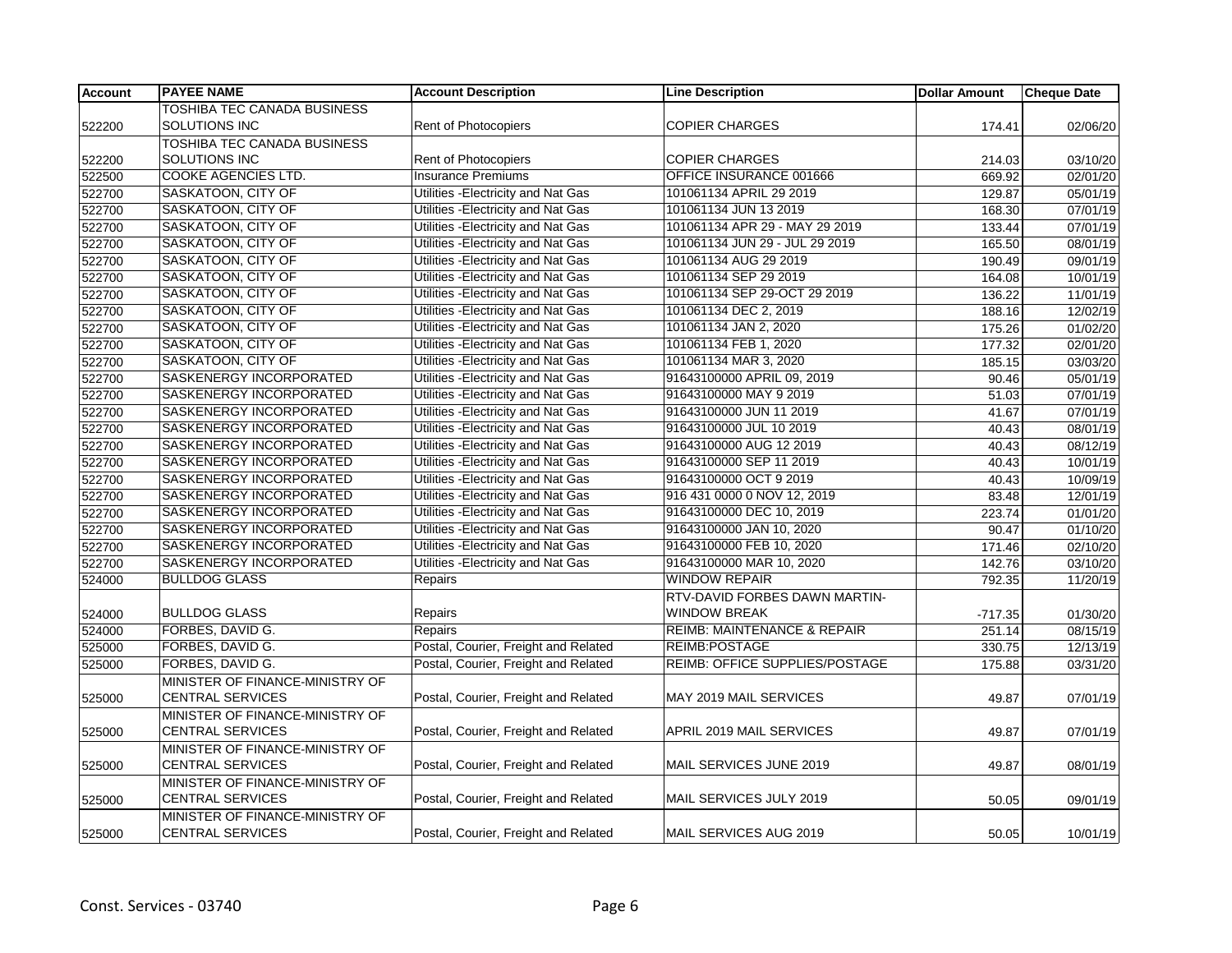| <b>Account</b> | <b>PAYEE NAME</b>                 | <b>Account Description</b>                | <b>Line Description</b>              | <b>Dollar Amount</b> | <b>Cheque Date</b>    |
|----------------|-----------------------------------|-------------------------------------------|--------------------------------------|----------------------|-----------------------|
|                | MINISTER OF FINANCE-MINISTRY OF   |                                           |                                      |                      |                       |
| 525000         | <b>CENTRAL SERVICES</b>           | Postal, Courier, Freight and Related      | MAIL SERVICES SEP/19                 | 50.08                | 10/15/19              |
|                | MINISTER OF FINANCE-MINISTRY OF   |                                           |                                      |                      |                       |
| 525000         | <b>CENTRAL SERVICES</b>           | Postal, Courier, Freight and Related      | MAIL SERVICES OCT 2019               | 50.07                | 12/01/19              |
|                | MINISTER OF FINANCE-MINISTRY OF   |                                           |                                      |                      |                       |
| 525000         | <b>CENTRAL SERVICES</b>           | Postal, Courier, Freight and Related      | <b>NOV 2019 MAIL SERVICES</b>        | 50.05                | 01/01/20              |
|                | MINISTER OF FINANCE-MINISTRY OF   |                                           |                                      |                      |                       |
| 525000         | <b>CENTRAL SERVICES</b>           | Postal, Courier, Freight and Related      | MAIL SERVICES DEC 2019               | 50.02                | 02/01/20              |
|                | MINISTER OF FINANCE-MINISTRY OF   |                                           |                                      |                      |                       |
| 525000         | <b>CENTRAL SERVICES</b>           | Postal, Courier, Freight and Related      | MAIL SERVICES JAN 2020               | 50.02                | 03/01/20              |
|                | MINISTER OF FINANCE-MINISTRY OF   |                                           |                                      |                      |                       |
| 525000         | <b>CENTRAL SERVICES</b>           | Postal, Courier, Freight and Related      | FEB 2020 MAIL SERVICES               | 80.89                | 03/16/20              |
|                | MINISTER OF FINANCE-MINISTRY OF   |                                           |                                      |                      |                       |
| 525000         | <b>CENTRAL SERVICES</b>           | Postal, Courier, Freight and Related      | MARCH 2020 MAIL SERVICES             | 50.02                | 03/31/20              |
| 528000         | NETFORE SYSTEMS INC.              | <b>Support Services</b>                   | SOFTWARE LICENCE RENEWAL             | 2,250.00             | 10/01/19              |
| 528000         | POWERLAND COMPUTERS LTD.          | <b>Support Services</b>                   | <b>IT SUPPORT</b>                    | 36.97                | 11/01/19              |
| 528100         | FORBES, DAVID G.                  | <b>Information Services Subscriptions</b> | REIMB: DROPBOX SUBSCRIPTION          | 630.00               | 05/01/19              |
| 529000         | BEAMING CLEAN WINDOWS LTD.        | <b>General Contractual Services</b>       | MLA OFFICE WINDOW CLEANING           | 16.41                | 05/01/19              |
| 529000         | BEAMING CLEAN WINDOWS LTD.        | <b>General Contractual Services</b>       | <b>MLA OFFICE WINDOW CLEANING</b>    | 16.41                | 07/01/19              |
| 529000         | BEAMING CLEAN WINDOWS LTD.        | <b>General Contractual Services</b>       | MLA OFFICE WINDOW CLEANING           | 16.41                | 08/01/19              |
| 529000         | BEAMING CLEAN WINDOWS LTD.        | <b>General Contractual Services</b>       | MLA OFFICE WINDOW CLEANING           | 16.41                | 09/01/19              |
| 529000         | BEAMING CLEAN WINDOWS LTD.        | <b>General Contractual Services</b>       | MLA OFFICE WINDOW CLEANING           | 16.41                | 10/01/19              |
| 529000         | BEAMING CLEAN WINDOWS LTD.        | <b>General Contractual Services</b>       | MLA OFFICE WINDOW CLEANING           | 16.41                | 10/01/19              |
| 529000         | BEAMING CLEAN WINDOWS LTD.        | <b>General Contractual Services</b>       | MLA OFFICE WINDOW CLEANING           | 16.41                | 11/01/19              |
| 529000         | BEAMING CLEAN WINDOWS LTD.        | <b>General Contractual Services</b>       | MLA OFFICE WINDOW CLEANING           | 16.41                | 12/01/19              |
| 529000         | BEAMING CLEAN WINDOWS LTD.        | <b>General Contractual Services</b>       | MLA OFFICE WINDOW CLEANING           | 16.41                | 01/01/20              |
| 529000         | BEAMING CLEAN WINDOWS LTD.        | <b>General Contractual Services</b>       | MLA OFFICE WINDOW CLEANING           | 16.74                | 02/01/20              |
| 529000         | BEAMING CLEAN WINDOWS LTD.        | <b>General Contractual Services</b>       | MLA OFFICE WINDOW CLEANING           | 16.74                | 03/01/20              |
| 529000         | BEAMING CLEAN WINDOWS LTD.        | <b>General Contractual Services</b>       | <b>MLA OFFICE WINDOW CLEANING</b>    | 16.74                | 03/31/20              |
|                | <b>CROCUS CO-OPERATIVE OF</b>     |                                           |                                      |                      |                       |
| 529000         | <b>SASKATOON</b>                  | <b>General Contractual Services</b>       | <b>MOVERS</b>                        | 75.00                | 03/01/20              |
| 529000         | <b>NEAT CARE &amp; UPKEEP CO.</b> | <b>General Contractual Services</b>       | MLA OFFICE JANITORIAL SERVICE        | 55.65                | 05/01/19              |
| 529000         | <b>NEAT CARE &amp; UPKEEP CO.</b> | <b>General Contractual Services</b>       | MLA OFFICE JANITORIAL SERVICE        | 55.65                | 05/12/19              |
| 529000         | <b>NEAT CARE &amp; UPKEEP CO.</b> | <b>General Contractual Services</b>       | MLA OFFICE JANITORIAL SERVICE        | 55.65                | 07/01/19              |
| 529000         | <b>NEAT CARE &amp; UPKEEP CO.</b> | <b>General Contractual Services</b>       | MLA OFFICE JANITORIAL SERVICE        | 55.65                | $\overline{07/01/19}$ |
| 529000         | NEAT CARE & UPKEEP CO.            | <b>General Contractual Services</b>       | MLA OFFICE JANITORIAL SERVICE        | 55.65                | 07/01/19              |
| 529000         | <b>NEAT CARE &amp; UPKEEP CO.</b> | <b>General Contractual Services</b>       | MLA OFFICE JANITORIAL SERVICE        | 55.65                | 07/07/19              |
| 529000         | NEAT CARE & UPKEEP CO.            | <b>General Contractual Services</b>       | MLA OFFICE JANITORIAL SERVICE        | 55.65                | 08/01/19              |
| 529000         | NEAT CARE & UPKEEP CO.            | <b>General Contractual Services</b>       | MLA OFFICE JANITORIAL SERVICE        | 55.65                | 08/04/19              |
| 529000         | <b>NEAT CARE &amp; UPKEEP CO.</b> | <b>General Contractual Services</b>       | MLA OFFICE JANITORIAL SERVICE        | 55.65                | 09/01/19              |
| 529000         | <b>NEAT CARE &amp; UPKEEP CO.</b> | <b>General Contractual Services</b>       | <b>MLA OFFICE JANITORIAL SERVICE</b> | 55.65                | 10/01/19              |
| 529000         | <b>NEAT CARE &amp; UPKEEP CO.</b> | <b>General Contractual Services</b>       | <b>MLA OFFICE JANITORIAL SERVICE</b> | 55.65                | 10/01/19              |
| 529000         | <b>NEAT CARE &amp; UPKEEP CO.</b> | <b>General Contractual Services</b>       | MLA OFFICE JANITORIAL SERVICE        | 55.65                | 10/13/19              |
| 529000         | NEAT CARE & UPKEEP CO.            | <b>General Contractual Services</b>       | MLA OFFICE JANITORIAL SERVICE        | 55.65                | 11/01/19              |
| 529000         | <b>NEAT CARE &amp; UPKEEP CO.</b> | <b>General Contractual Services</b>       | <b>MLA OFFICE JANITORIAL SERVICE</b> | 55.65                | 11/10/19              |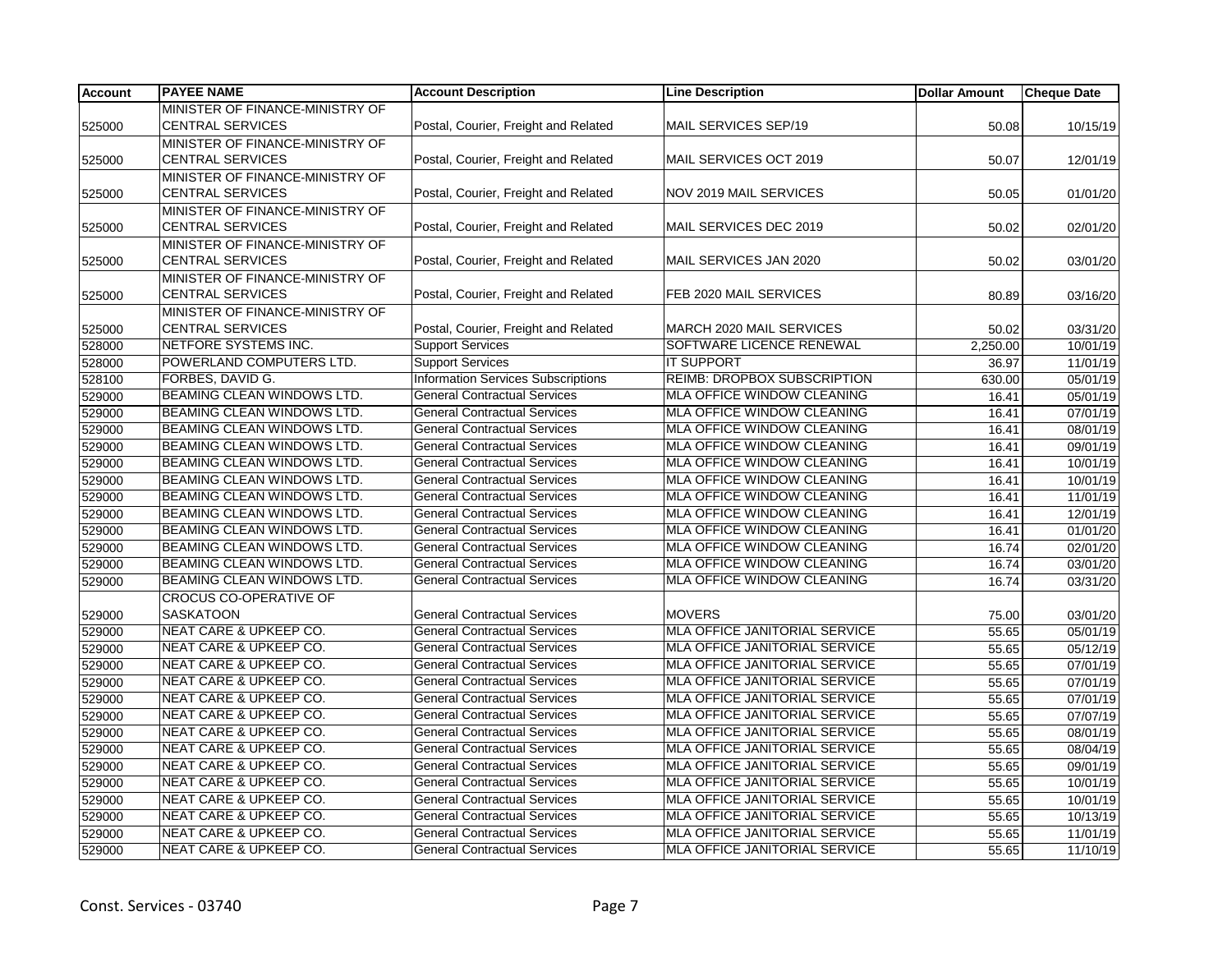| Account | <b>PAYEE NAME</b>                    | <b>Account Description</b>          | <b>Line Description</b>              | <b>Dollar Amount</b> | <b>Cheque Date</b> |
|---------|--------------------------------------|-------------------------------------|--------------------------------------|----------------------|--------------------|
| 529000  | NEAT CARE & UPKEEP CO.               | <b>General Contractual Services</b> | <b>MLA OFFICE JANITORIAL SERVICE</b> | 55.65                | 12/01/19           |
| 529000  | <b>NEAT CARE &amp; UPKEEP CO.</b>    | <b>General Contractual Services</b> | MLA OFFICE JANITORIAL SERVICE        | 55.65                | 12/01/19           |
| 529000  | <b>NEAT CARE &amp; UPKEEP CO.</b>    | <b>General Contractual Services</b> | MLA OFFICE JANITORIAL SERVICE        | 55.65                | 12/01/19           |
| 529000  | <b>NEAT CARE &amp; UPKEEP CO.</b>    | <b>General Contractual Services</b> | MLA OFFICE JANITORIAL SERVICE        | 55.65                | 12/01/19           |
| 529000  | <b>NEAT CARE &amp; UPKEEP CO.</b>    | <b>General Contractual Services</b> | MLA OFFICE JANITORIAL SERVICE        | 55.65                | 12/08/19           |
| 529000  | <b>NEAT CARE &amp; UPKEEP CO.</b>    | <b>General Contractual Services</b> | MLA OFFICE JANITORIAL SERVICE        | 55.65                | 01/01/20           |
| 529000  | NEAT CARE & UPKEEP CO.               | General Contractual Services        | MLA OFFICE JANITORIAL SERVICE        | 55.65                | 01/05/20           |
| 529000  | <b>NEAT CARE &amp; UPKEEP CO.</b>    | <b>General Contractual Services</b> | MLA OFFICE JANITORIAL SERVICE        | 55.65                | 02/01/20           |
| 529000  | <b>NEAT CARE &amp; UPKEEP CO.</b>    | <b>General Contractual Services</b> | MLA OFFICE JANITORIAL SERVICE        | 55.65                | 02/02/20           |
| 529000  | <b>NEAT CARE &amp; UPKEEP CO.</b>    | <b>General Contractual Services</b> | MLA OFFICE JANITORIAL SERVICE        | 55.65                | 02/16/20           |
| 529000  | <b>NEAT CARE &amp; UPKEEP CO.</b>    | <b>General Contractual Services</b> | <b>MLA OFFICE JANITORIAL SERVICE</b> | 55.65                | 03/01/20           |
| 529000  | NEAT CARE & UPKEEP CO.               | <b>General Contractual Services</b> | MLA OFFICE JANITORIAL SERVICE        | 55.65                | 03/15/20           |
| 529000  | <b>NEAT CARE &amp; UPKEEP CO.</b>    | <b>General Contractual Services</b> | MLA OFFICE JANITORIAL SERVICE        | 55.65                | 03/29/20           |
| 529000  | POULIN'S PEST CONTROL                | <b>General Contractual Services</b> | PEST CONTROL                         | 160.00               | 12/01/19           |
| 529000  | POULIN'S PEST CONTROL                | <b>General Contractual Services</b> | PEST CONTROL                         | 168.00               | 01/01/20           |
|         | SASKATCHEWAN DEAF & HARD OF          |                                     |                                      |                      |                    |
| 529000  | HEARING SERVICES INC.                | <b>General Contractual Services</b> | <b>INTERPRETATION SERVICES</b>       | 90.00                | 09/01/19           |
|         | SASKATCHEWAN DEAF & HARD OF          |                                     |                                      |                      |                    |
| 529000  | HEARING SERVICES INC.                | <b>General Contractual Services</b> | <b>INTERPRETATION SERVICES</b>       | 90.00                | 10/01/19           |
|         | SASKATCHEWAN DEAF & HARD OF          |                                     |                                      |                      |                    |
| 529000  | <b>HEARING SERVICES INC.</b>         | <b>General Contractual Services</b> | <b>INTERPRETATION SERVICES</b>       | 90.00                | 12/01/19           |
|         | ABORIGINAL CONSULTING SERVICES       |                                     |                                      |                      |                    |
| 530500  | (ACS)                                | Media Placement                     | <b>ADVERTISING</b>                   | 35.38                | 07/01/19           |
|         | <b>ACS ABORIGINAL CONSULTING</b>     |                                     |                                      |                      |                    |
| 530500  | <b>SERVICES</b>                      | Media Placement                     | <b>ADVERTISING</b>                   | 153.85               | 01/01/20           |
|         | <b>BEDFORD ROAD COLLEGIATE</b>       |                                     |                                      |                      |                    |
| 530500  | <b>INSTITUTE</b>                     | Media Placement                     | <b>ADVERTISING</b>                   | 250.00               | 03/01/20           |
| 530500  | <b>BELL MEDIA INC.</b>               | Media Placement                     | <b>ADVERTISING</b>                   | 150.00               | 01/01/20           |
| 530500  | <b>BELL MEDIA INC.</b>               | Media Placement                     | <b>ADVERTISING</b>                   | 25.00                | 01/01/20           |
| 530500  | BELL MEDIA INC.                      | Media Placement                     | <b>ADVERTISING</b>                   | 352.00               | 01/01/20           |
| 530500  | <b>BELL MEDIA INC.</b>               | Media Placement                     | <b>ADVERTISING</b>                   | 148.00               | 02/01/20           |
| 530500  | <b>BELL MEDIA INC.</b>               | Media Placement                     | <b>ADVERTISING</b>                   | 50.00                | 02/01/20           |
| 530500  | <b>CASWELL COMMUNITY ASSOCIATION</b> | Media Placement                     | <b>ADVERTISING</b>                   | 47.50                | 06/01/19           |
| 530500  | <b>CASWELL COMMUNITY ASSOCIATION</b> | Media Placement                     | <b>ADVERTISING</b>                   | 47.50                | 11/01/19           |
| 530500  | <b>CASWELL COMMUNITY ASSOCIATION</b> | Media Placement                     | <b>ADVERTISING</b>                   | 95.00                | 03/01/20           |
| 530500  | CHRIST CHURCH ANGLICAN               | Media Placement                     | <b>ADVERTISING</b>                   | 200.00               | 07/09/19           |
| 530500  | <b>FREE FLOW DANCE</b>               | Media Placement                     | <b>ADVERTISING</b>                   | 200.00               | 11/01/19           |
| 530500  | <b>MADD MESSAGE</b>                  | Media Placement                     | <b>ADVERTISING</b>                   | 50.00                | 11/01/19           |
| 530500  | MISTER PRINT PRODUCTIONS LTD.        | Media Placement                     | <b>ADVERTISING</b>                   | 15.90                | 08/01/19           |
|         | <b>MOUNT ROYAL COMMUNITY</b>         |                                     |                                      |                      |                    |
| 530500  | <b>ASSOCIATION</b>                   | Media Placement                     | <b>ADVERTISING</b>                   | 100.00               | 07/01/19           |
|         | MOUNT ROYAL COMMUNITY                |                                     |                                      |                      |                    |
| 530500  | <b>ASSOCIATION</b>                   | Media Placement                     | <b>ADVERTISING</b>                   | 100.00               | 10/01/19           |
|         | MOUNT ROYAL COMMUNITY                |                                     |                                      |                      |                    |
| 530500  | <b>ASSOCIATION</b>                   | Media Placement                     | <b>ADVERTISING</b>                   | 50.00                | 02/01/20           |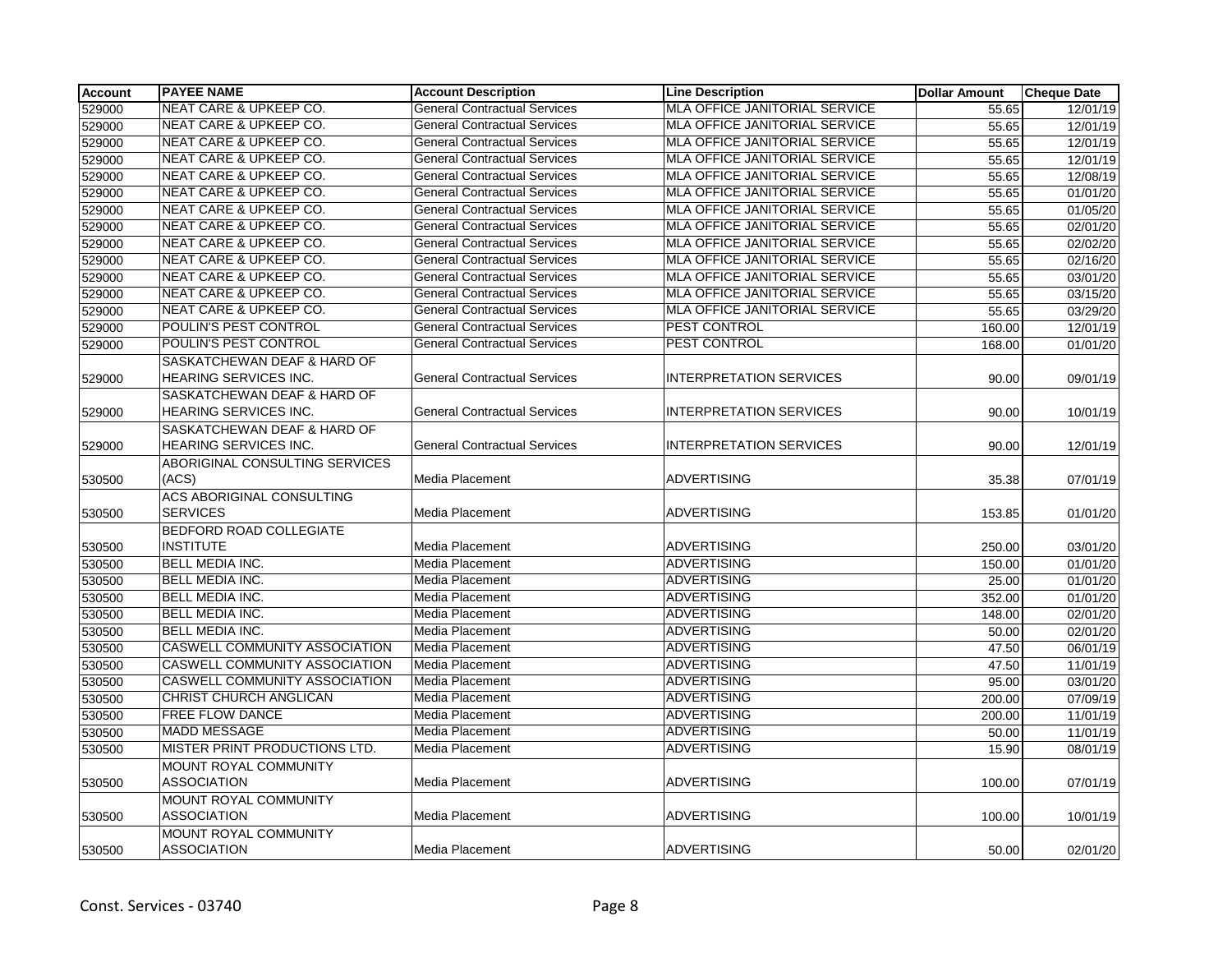| Account | <b>PAYEE NAME</b>                              | <b>Account Description</b>           | <b>Line Description</b>           | <b>Dollar Amount</b> | <b>Cheque Date</b> |
|---------|------------------------------------------------|--------------------------------------|-----------------------------------|----------------------|--------------------|
| 530500  | <b>NOW COMMUNICATIONS</b>                      | <b>Media Placement</b>               | <b>ADVERTISING</b>                | 13,500.00            | 03/31/20           |
| 530500  | <b>PLANET S MAGAZINE</b>                       | <b>Media Placement</b>               | ADVERTISING                       | 594.00               | 09/01/19           |
| 530500  | <b>PLANET S MAGAZINE</b>                       | Media Placement                      | <b>ADVERTISING</b>                | 110.00               | 03/01/20           |
| 530500  | POSTMEDIA NETWORK INC.                         | <b>Media Placement</b>               | <b>ADVERTISING</b>                | 80.54                | 08/01/19           |
|         | <b>SASK MUSIC EDUCATORS</b>                    |                                      |                                   |                      |                    |
| 530500  | <b>ASSOCIATION</b>                             | Media Placement                      | <b>ADVERTISING</b>                | 43.00                | 12/01/19           |
| 530500  | <b>SASKATOON DESIGNETC</b>                     | <b>Media Placement</b>               | <b>ADVERTISING</b>                | 59.00                | 07/01/19           |
| 530500  | SASKATOON DESIGNETC                            | Media Placement                      | <b>ADVERTISING</b>                | 99.00                | 01/01/20           |
| 530500  | <b>SASKATOON DESIGNETC</b>                     | Media Placement                      | <b>ADVERTISING</b>                | 99.00                | 03/01/20           |
|         |                                                |                                      |                                   |                      |                    |
| 530500  | SASKATOON DIVERSITY NETWORK INC.               | Media Placement                      | <b>ADVERTISING</b>                | 150.00               | 07/01/19           |
| 530500  | SASKATOON EXPRESS NEWSPAPER                    | Media Placement                      | <b>ADVERTISING</b>                | 53.00                | 05/01/19           |
| 530500  | SASKATOON SUMMER PLAYERS                       | <b>Media Placement</b>               | ADVERTISING - NO GST              | 50.00                | 09/01/19           |
| 530500  | <b>SOROKOWSKI, KEVIN</b>                       | Media Placement                      | <b>ADVERTISING</b>                | 153.70               | 09/24/19           |
| 530500  | ST. ANDREW'S COLLEGE                           | <b>Media Placement</b>               | <b>ADVERTISING</b>                | 75.00                | 03/03/20           |
|         |                                                |                                      |                                   |                      |                    |
| 530500  | SUDDENLY SASKATCHEWAN MAGAZINE Media Placement |                                      | <b>ADVERTISING</b>                | 30.00                | 05/01/19           |
| 530500  | VAN BEEK, RAEANNE                              | <b>Media Placement</b>               | <b>ADVERTISING</b>                | 112.50               | 08/01/19           |
| 530900  | <b>BAZAAR &amp; NOVELTY</b>                    | <b>Promotional Items</b>             | <b>SASK FLAG PINS</b>             | 36.57                | 08/09/19           |
| 530900  | <b>BAZAAR &amp; NOVELTY</b>                    | Promotional Items                    | <b>SASK FLAG PINS</b>             | 146.28               | 08/20/19           |
| 530900  | CHEP GOOD FOOD INC.                            | <b>Promotional Items</b>             | <b>CHRISTMAS CARDS</b>            | 824.68               | 12/01/19           |
| 530900  | FORBES, DAVID G.                               | Promotional Items                    | <b>REIMB: CARDS</b>               | 41.99                | 08/17/19           |
| 530900  | <b>SASKATOON POPPY CAMPAIGN</b>                | <b>Promotional Items</b>             | <b>REMEMBERANCE DAY WREATH</b>    | 55.00                | 11/01/19           |
| 530900  | <b>WINDMILL FLOWERS</b>                        | <b>Promotional Items</b>             | PROMOTIONAL ITEMS                 | 233.57               | 05/01/19           |
| 530900  | <b>WINDMILL FLOWERS</b>                        | <b>Promotional Items</b>             | <b>FLOWERS</b>                    | 257.35               | 03/01/20           |
| 530900  | <b>WINDMILL FLOWERS</b>                        | Promotional Items                    | <b>FLOWERS</b>                    | 159.00               | 03/01/20           |
| 542000  | PARADZIK, MACKENZIE                            | Travel                               | CA TRAVEL AUG 12 2019             | 284.67               | 09/01/19           |
| 542000  | <b>REID, GRAHAM</b>                            | Travel                               | CA TRAVEL OCTOBER 16-17, 2019     | 354.61               | 10/28/19           |
| 550200  | FORBES, DAVID G.                               | Books, Mags and Ref Materials        | <b>REIMB: BOOKS</b>               | 26.25                | 05/01/19           |
| 555000  | <b>CAN-COM SATELLITE &amp; CELLULAR</b>        | <b>Other Material and Supplies</b>   | <b>OFFICE SUPPLIES</b>            | 42.39                | 05/01/19           |
| 555000  | FORBES, DAVID G.                               | Other Material and Supplies          | <b>REIMB: OFFICE SUPPLIES</b>     | 89.73                | 05/01/19           |
| 555000  | FORBES, DAVID G.                               | <b>Other Material and Supplies</b>   | <b>REIMB: OFFICE SUPPLIES</b>     | 72.13                | 05/01/19           |
| 555000  | FORBES, DAVID G.                               | <b>Other Material and Supplies</b>   | <b>REIMB: OFFICE SUPPLIES</b>     | 239.68               | 08/09/19           |
| 555000  | FORBES, DAVID G.                               | <b>Other Material and Supplies</b>   | <b>REIMB: OFFICE SUPPLIES</b>     | 63.00                | 08/21/19           |
| 555000  | FORBES, DAVID G.                               | <b>Other Material and Supplies</b>   | <b>REIMB: OFFICE SUPPLIES</b>     | 162.41               | 09/10/19           |
| 555000  | FORBES, DAVID G.                               | <b>Other Material and Supplies</b>   | <b>REIMB: OFFICE SUPPLIES</b>     | 89.38                | 11/10/19           |
| 555000  | FORBES, DAVID G.                               | Other Material and Supplies          | <b>REIMB: OFFICE SUPPLIES</b>     | 50.46                | 01/24/20           |
| 555000  | FORBES, DAVID G.                               | <b>Other Material and Supplies</b>   | <b>REIMB: OFFICE SUPPLIES</b>     | 113.27               | 03/31/20           |
| 555000  | <b>REID, GRAHAM</b>                            | <b>Other Material and Supplies</b>   | <b>OFFICE SUPPLIES</b>            | 33.50                | 08/01/19           |
| 564600  | FORBES, DAVID G.                               | Computer Software - Exp              | <b>REIMB: ANTI VIRUS SOFTWARE</b> | 309.60               | 11/18/19           |
| 565200  | CAN-COM SATELLITE & CELLULAR                   | Office Furniture and Equipment - Exp | <b>CELL PHONE</b>                 | 137.79               | 03/19/20           |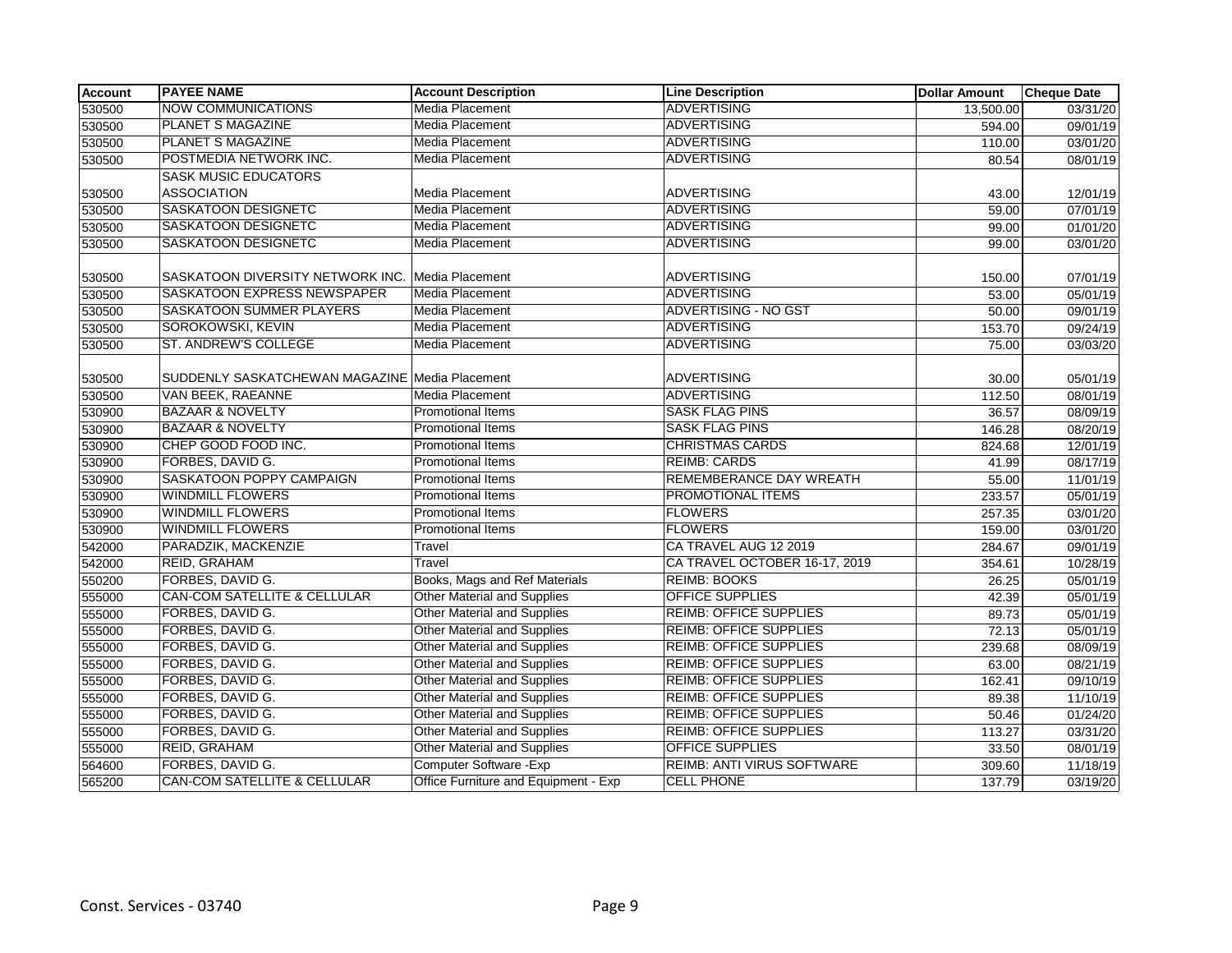# **LEGISLATIVE ASSEMBLY OF SASKATCHEWAN MEMBERS' ACCOUNTABILITY AND DISCLOSURE REPORT For the fiscal year ending March 31, 2020**

#### **DIRECTIVE #6 - CONSTITUENCY ASSISTANT EXPENSES**

**2019-2020 TOTAL: \$71,303.82**

| <b>Account</b> | <b>Payee Name</b>      | <b>Account Description</b>    | <b>Dollar Amount</b> | <b>Cheque Date</b> |  |
|----------------|------------------------|-------------------------------|----------------------|--------------------|--|
|                |                        |                               |                      |                    |  |
| 513000         | <b>REID, GRAHAM S</b>  | <b>Out-of-Scope Permanent</b> | 0.00                 | 04/03/19           |  |
| 513000         | <b>REID, GRAHAM S</b>  | Out-of-Scope Permanent        | 2,213.42             | 04/16/19           |  |
| 513000         | <b>REID, GRAHAM S</b>  | Out-of-Scope Permanent        | 2,213.42             | 05/01/19           |  |
| 513000         | <b>REID, GRAHAM S</b>  | Out-of-Scope Permanent        | 2,213.42             | 05/15/19           |  |
| 513000         | <b>REID, GRAHAM S</b>  | Out-of-Scope Permanent        | 2,213.42             | 05/29/19           |  |
| 513000         | <b>REID, GRAHAM S</b>  | Out-of-Scope Permanent        | 2,213.42             | 06/12/19           |  |
| 513000         | REID, GRAHAM S         | Out-of-Scope Permanent        | 2,213.42             | 06/26/19           |  |
| 513000         | REID, GRAHAM S         | Out-of-Scope Permanent        | 2,213.42             | 07/10/19           |  |
| 513000         | <b>REID, GRAHAM S</b>  | Out-of-Scope Permanent        | 2,213.42             | 07/24/19           |  |
| 513000         | REID, GRAHAM S         | Out-of-Scope Permanent        | 2,213.42             | 08/07/19           |  |
| 513000         | <b>REID, GRAHAM S</b>  | Out-of-Scope Permanent        | 2,213.42             | 08/21/19           |  |
| 513000         | REID, GRAHAM S         | Out-of-Scope Permanent        | 2,213.42             | 09/04/19           |  |
| 513000         | REID, GRAHAM S         | Out-of-Scope Permanent        | 2,213.42             | 09/18/19           |  |
| 513000         | REID, GRAHAM S         | Out-of-Scope Permanent        | 2,213.42             | 10/02/19           |  |
| 513000         | REID, GRAHAM S         | Out-of-Scope Permanent        | 2,213.42             | 10/16/19           |  |
| 513000         | <b>REID, GRAHAM S</b>  | Out-of-Scope Permanent        | 2,213.42             | 11/01/19           |  |
| 513000         | <b>REID, GRAHAM S</b>  | Out-of-Scope Permanent        | 2,213.42             | 11/13/19           |  |
| 513000         | REID, GRAHAM S         | Out-of-Scope Permanent        | 2,213.42             | 11/27/19           |  |
| 513000         | <b>REID, GRAHAM S</b>  | Out-of-Scope Permanent        | 2,213.42             | 12/11/19           |  |
| 513000         | <b>REID, GRAHAM S</b>  | Out-of-Scope Permanent        | 2,213.42             | 12/24/19           |  |
| 513000         | <b>REID, GRAHAM S</b>  | Out-of-Scope Permanent        | 2,213.43             | 01/08/20           |  |
| 513000         | <b>REID, GRAHAM S</b>  | Out-of-Scope Permanent        | 2,213.42             | 01/23/20           |  |
| 513000         | <b>REID, GRAHAM S</b>  | Out-of-Scope Permanent        | 2,213.42             | 02/05/20           |  |
| 513000         | <b>REID, GRAHAM S</b>  | Out-of-Scope Permanent        | 2,721.94             | 02/19/20           |  |
| 513000         | <b>REID, GRAHAM S</b>  | Out-of-Scope Permanent        | 2,235.53             | 03/04/20           |  |
| 513000         | <b>REID, GRAHAM S</b>  | Out-of-Scope Permanent        | 2,235.53             | 03/18/20           |  |
| 513000         | <b>REID, GRAHAM S</b>  | Out-of-Scope Permanent        | 2,235.53             | 04/01/20           |  |
| 513000         | <b>REID, GRAHAM S</b>  | Out-of-Scope Permanent        | 447.11               | 04/09/20           |  |
| 514000         | KITCHEN, TAMMIE        | Casual/Term                   | 63.41                | 04/03/19           |  |
| 514000         | <b>KITCHEN, TAMMIE</b> | Casual/Term                   | $-63.41$             | 04/09/19           |  |
| 514000         | <b>KITCHEN, TAMMIE</b> | Casual/Term                   | 1,728.65             | 04/16/19           |  |
| 514000         | <b>KITCHEN, TAMMIE</b> | Casual/Term                   | 768.28               | 05/01/19           |  |
| 514000         | <b>KITCHEN, TAMMIE</b> | Casual/Term                   | 218.96               | 02/19/20           |  |
| 514000         | PARADZIK, MACKENZIE    | Casual/Term                   | 659.81               | 05/29/19           |  |
| 514000         | PARADZIK, MACKENZIE    | Casual/Term                   | 1,484.58             | 06/12/19           |  |
| 514000         | PARADZIK, MACKENZIE    | Casual/Term                   | 1,484.58             | 06/26/19           |  |
| 514000         | PARADZIK, MACKENZIE    | Casual/Term                   | 1,484.58             | 07/10/19           |  |
| 514000         | PARADZIK, MACKENZIE    | Casual/Term                   | 1,484.58             | 07/24/19           |  |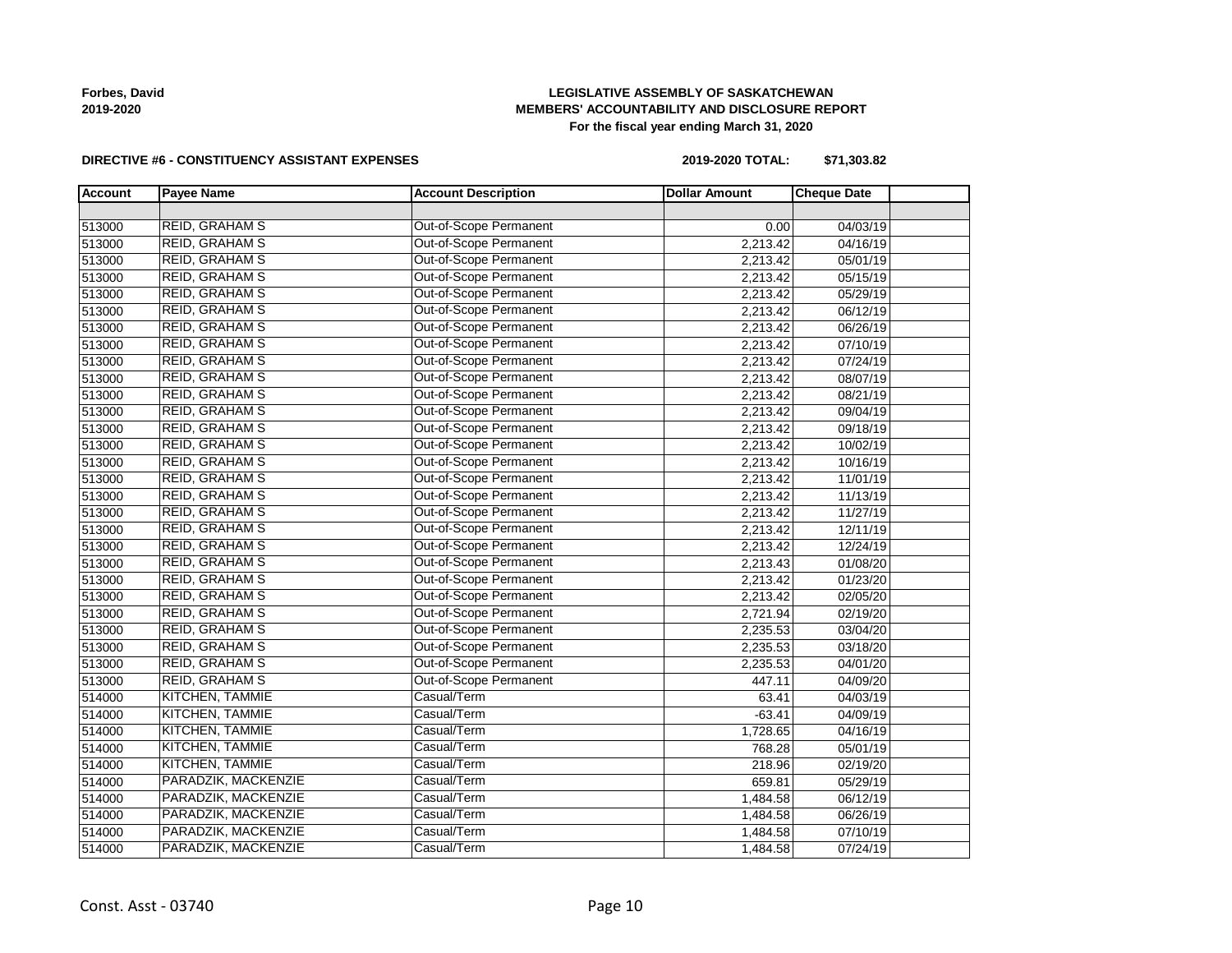| <b>Account</b> | <b>Pavee Name</b>      | <b>Account Description</b>       | <b>IDollar Amount</b> | <b>Cheque Date</b> |  |
|----------------|------------------------|----------------------------------|-----------------------|--------------------|--|
| 514000         | PARADZIK, MACKENZIE    | Casual/Term                      | 1.484.58              | 08/07/19           |  |
| 514000         | PARADZIK, MACKENZIE    | Casual/Term                      | 1.484.58              | 08/21/19           |  |
| 514000         | PARADZIK, MACKENZIE    | Casual/Term                      | 742.30                | 09/04/19           |  |
| 516000         | <b>KITCHEN, TAMMIE</b> | Overtime                         | 0.00                  | 04/03/19           |  |
|                |                        | Change in Y/E Accrued Empl Leave |                       |                    |  |
| 519900         | None (Default)         | Entitlements                     | $-553.36$             | 04/24/19           |  |
|                |                        | Change in Y/E Accrued Empl Leave |                       |                    |  |
| 519900         | None (Default)         | <b>Entitlements</b>              | 260.81                | 04/14/20           |  |